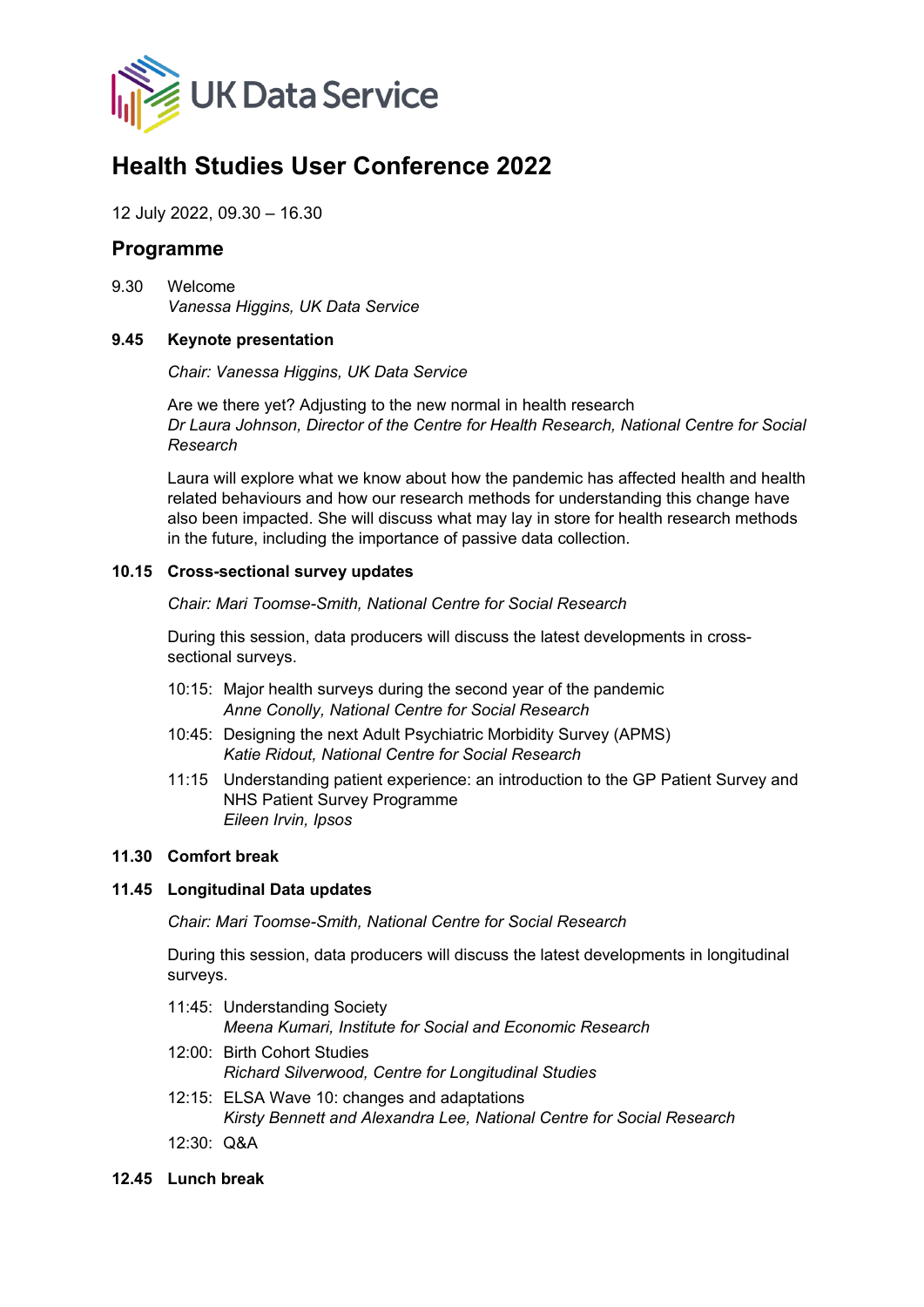

## **13.30 Parallel research paper session 1**

Each talk will last for 10 minutes with 5 minutes immediately afterwards for questions.

| <b>Timing</b> | COVID-19                                                        | <b>Mental health</b>                                             |
|---------------|-----------------------------------------------------------------|------------------------------------------------------------------|
|               | Stay in the main conference for this session                    | The link for this session will be sent to attendees              |
|               | Chair: Jenny Mindell, UCL                                       | Chair: Sally McManus, NatCen Social Research                     |
| 13.30         | Changes in social environments and smoking among young          | Multimorbidity and mental health for people who have             |
|               | adults during the first year of the COVID-19 pandemic: Evidence | experienced homelessness: Analysis of the 2007 and 2014          |
|               | from the UK Millennium Cohort Study                             | <b>Adult Psychiatric Morbidity Surveys</b>                       |
|               | Eunice Leong and Thierry Gagné, UCL                             | Natasha Chilman, Peter Schofield, Sally McManus, and Jayati      |
|               |                                                                 | Das-Munshi, King's College London                                |
| 13.45         | Employment related COVID-19 exposure risk among disabled        | Exploring the longitudinal impact of social media on adolescent  |
|               | people in the UK                                                | mental health: Findings from the UK Longitudinal Household       |
|               | Andrew Bryce, Mark Bryan, and Jennifer Roberts, University of   | Study                                                            |
|               | <b>Sheffield</b>                                                | Ruth Plackett, Jen Dykxhoorn, and Jessica Sheringham, UCL        |
| 14.00         | Coronavirus restrictions and subjective wellbeing (SWB): New    | An intersectional analysis of inequalities in young people's     |
|               | evidence from the ONS OPN Covid-19 Survey                       | mental health within the higher education context                |
|               | Chris Deeming and Shimaa Elkomy, University of Strathclyde      | Kieran Balloo, University of Southern Queensland and             |
|               |                                                                 | University of Surrey, Anesa Hosein, University of Surrey, Nicola |
|               |                                                                 | Byrom, King's College London, and Cecilia A. Essau, University   |
|               |                                                                 | of Roehampton                                                    |
| 14.15         | Long-term health conditions and labour market outcomes during   | The association of common mental disorders and oral health       |
|               | the COVID-19 pandemic                                           | outcomes in a representative older adult population aged 50      |
|               | Edward JD Webb, Philip G Conaghan, Sarah R Kingsbury,           | and over                                                         |
|               | Theresa Munyombwe, Robert West, and Adam Martin,                | Afshan Mirza, UCL                                                |
|               | University of Leeds, and Claire Hulme, University of Exeter     |                                                                  |
|               | <b>Medical School</b>                                           |                                                                  |

## **14.30 Comfort break**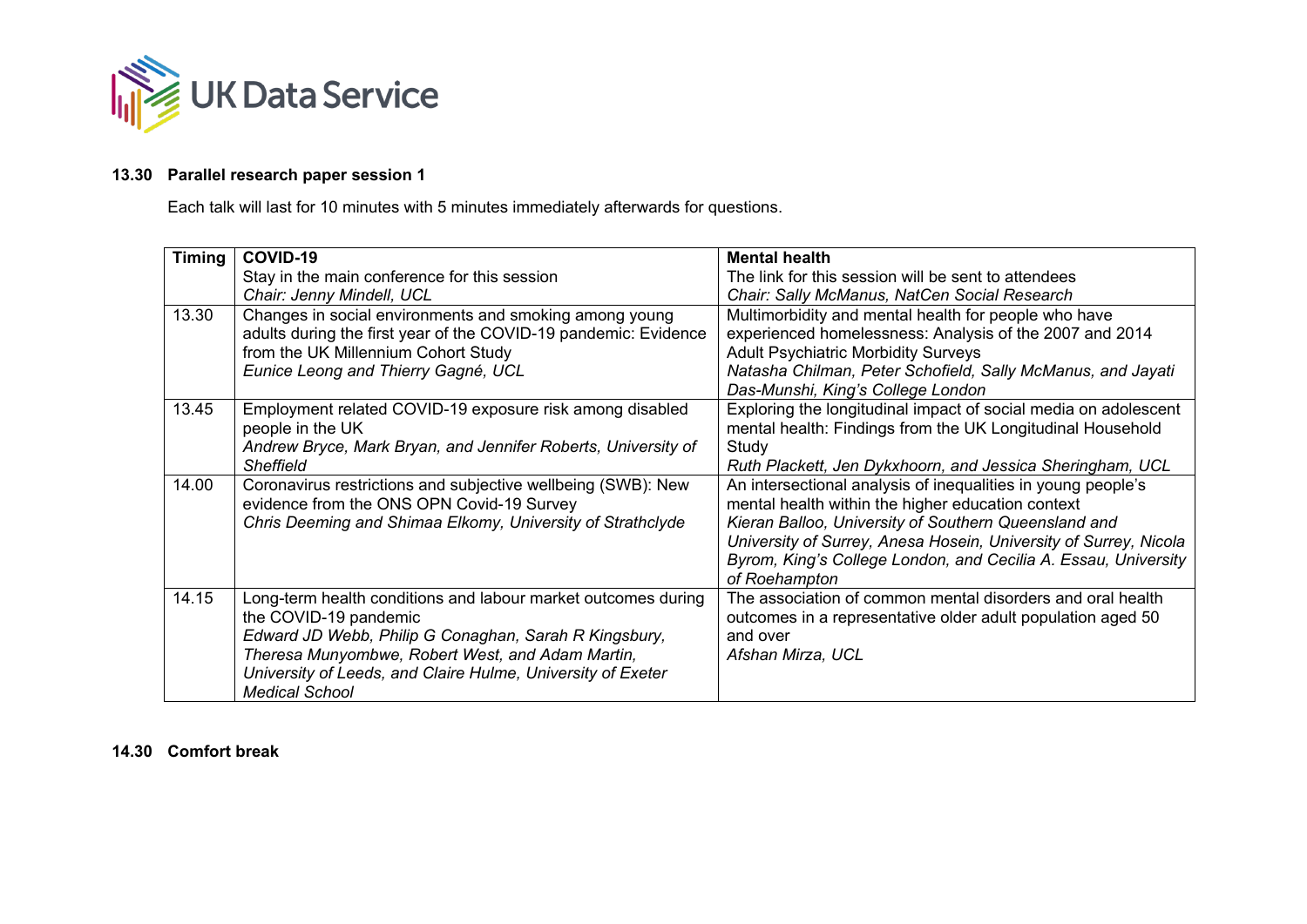

# **14.40 Parallel research paper session 2**

Each talk will last for 10 or 15 minutes with 5 minutes immediately afterwards for questions.

| <b>Health inequalities</b>                                                                                                                                                                                                                             | <b>COVID-19 and Mental Health</b>                                                                                                                                                                                                                                                                                                                                                                                                                                                                                                      | <b>Open session</b>                                                                                                                                                                                                              |
|--------------------------------------------------------------------------------------------------------------------------------------------------------------------------------------------------------------------------------------------------------|----------------------------------------------------------------------------------------------------------------------------------------------------------------------------------------------------------------------------------------------------------------------------------------------------------------------------------------------------------------------------------------------------------------------------------------------------------------------------------------------------------------------------------------|----------------------------------------------------------------------------------------------------------------------------------------------------------------------------------------------------------------------------------|
| Stay in the main conference for this                                                                                                                                                                                                                   | The link for this session will be sent to attendees                                                                                                                                                                                                                                                                                                                                                                                                                                                                                    | The link for this session will be sent to                                                                                                                                                                                        |
| session                                                                                                                                                                                                                                                | Chair: Sally McManus, NatCen Social Research                                                                                                                                                                                                                                                                                                                                                                                                                                                                                           | attendees                                                                                                                                                                                                                        |
| Chair: Jenny Mindell, UCL                                                                                                                                                                                                                              |                                                                                                                                                                                                                                                                                                                                                                                                                                                                                                                                        | Chair: Vanessa Higgins, UK Data Service                                                                                                                                                                                          |
| 14.40 Ethnic inequalities in cervical<br>screening uptake in the UK                                                                                                                                                                                    | 14.40 Housing, financial conditions and mental health<br>during a pandemic                                                                                                                                                                                                                                                                                                                                                                                                                                                             | 14.40 The effect of social participation on<br>health and well-being: Evidence using                                                                                                                                             |
| Deborah Chilekwa, Hull York Medical                                                                                                                                                                                                                    | Marco Felici, University of Cambridge                                                                                                                                                                                                                                                                                                                                                                                                                                                                                                  | Spatial Marginal Treatment Effects Model                                                                                                                                                                                         |
| School                                                                                                                                                                                                                                                 |                                                                                                                                                                                                                                                                                                                                                                                                                                                                                                                                        | Anna Wilding, Luke Munford, and Matt                                                                                                                                                                                             |
|                                                                                                                                                                                                                                                        |                                                                                                                                                                                                                                                                                                                                                                                                                                                                                                                                        | Sutton, University of Manchester                                                                                                                                                                                                 |
| 15.00 Understanding the burden of<br>chronic back pain: a spatial<br>microsimulation of chronic back pain<br>at small area level across England<br><b>Harrison Smalley and Kimberley</b><br>Edwards, University of Nottingham                          | 14.55 Is caring for others good for our mental health?<br>Evidence from the COVID-19 pandemic in the UK<br>Chiara Costi and Bruce Hollingsworth, Lancaster<br>University, Vincent O'Sullivan, University of Limerick,<br>and Eugenio Zucchelli, Lancaster University and<br><b>Madrid Institute for Advanced Study</b>                                                                                                                                                                                                                 | 15.00 Performance-related pay and<br>objective measures of health after<br>correcting for sample selection<br>Nicole Andelic, Julia Allan, Keith A.<br>Bender, Daniel Powell, and Ioannis<br>Theodossiou, University of Aberdeen |
| 15.20 Sexual orientation identity and<br>type II diabetes: individual participant<br>meta-analysis of 2,814 cases among<br>80,177 individuals from twelve health<br>surveys in the UK<br>Joanna Semlyen and Jane Skinner,<br>University of East Anglia | 15.10 Key worker health status pre- and during the<br>COVID19 pandemic: an explorative analysis using the<br><b>EQ-5D-5L</b><br>Gemma E Shields, Aleix Rowlandson, Filippo Varese,<br>and Linda Davies, University of Manchester, Paul<br>French, Manchester Metropolitan University, and Kate<br>Allsopp, Greater Manchester Mental Health NHS<br><b>Foundation Trust</b><br>15.25 COVID-19 lockdown, (un)employment and<br>mental health: Evidence from UK<br>Srinjoy Sen, Subhasish Dey, and Atisha Ghosh,<br>University of Warwick | 15.20 Daily eating windows amongst UK<br>adults and their relationship with metabolic<br>health: Insights from the National Diet and<br><b>Nutrition Survey</b><br>Mel de Lange, University of Bristol                           |